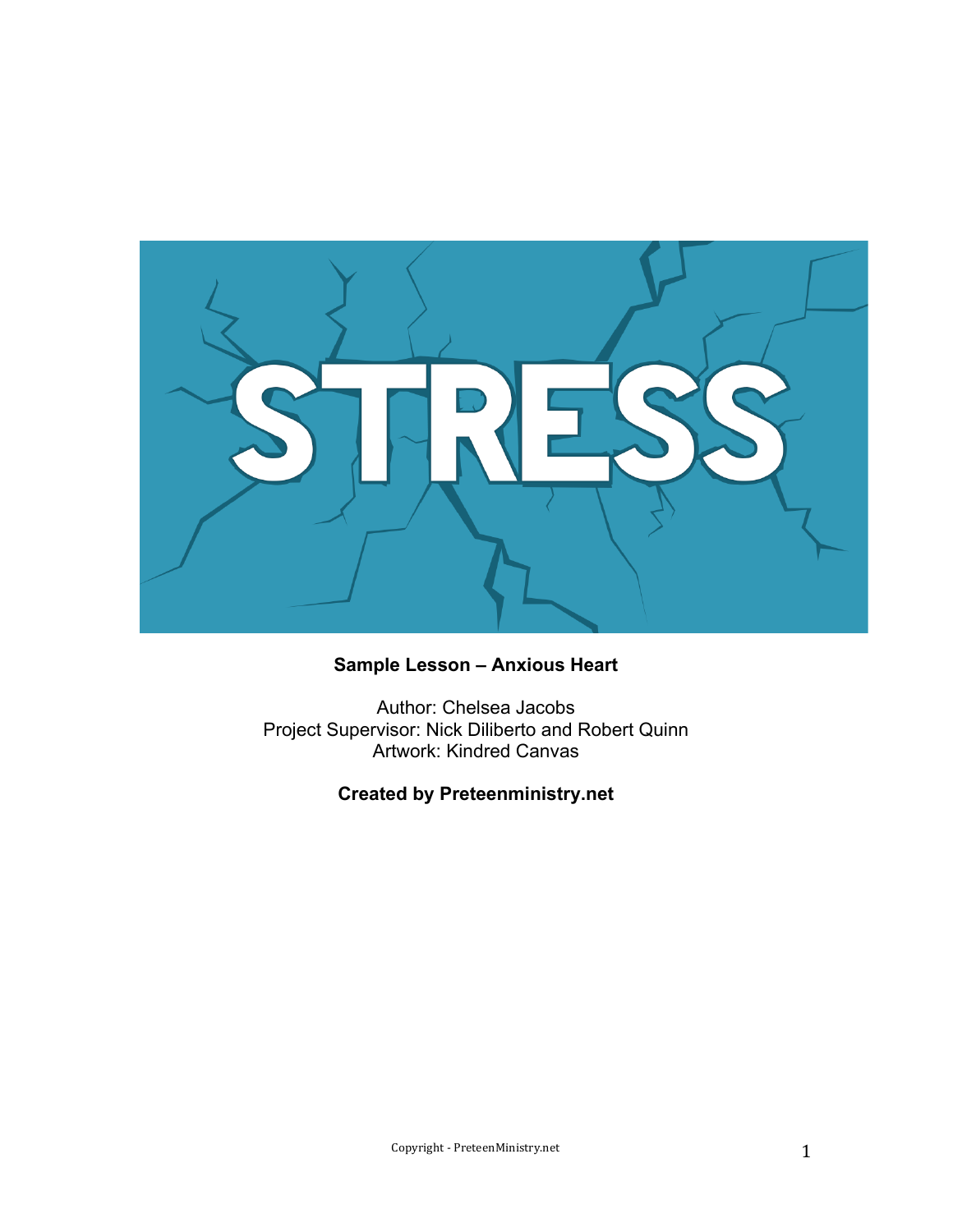## **STRESS**

**Sample Lesson: Dealing with an Anxious Heart** 

**Bible:** Philippians 4:6-7

**Bottom Line:** Through prayer and thankfulness and resting in God, you can say no to anxiety.

**Description:** Stressful things are a part of our lives, and we cannot make them go away. The stress of everyday life can often lead to having an anxious heart, which is something the Bible says we should not have. Thankfully, we are not alone in our fight against anxiousness. We have God on our side.

# **Supplies:**

## **Opening Game:**

- Thirty Books
- Loud fast music
- Tape

## **Teaching:**

- Foam or rubber balls that won't hurt if you throw them at someone.
- A "shield" (a toy shield, a Rubbermaid lid, or anything that someone can use to block something)
- Pack of Mentos
- Kidde swimming pool or large tarp
- 6-8, 2-liter pop bottles with pop taken out and filled with water, completely covered so you cannot see what is in it. (Color the water if you want)
- 1, 2-liter bottle of Coke, covered so you cannot see what is in in it.
- 4 pair of goggles

## **Small Groups:**

- 2-3 blindfolds for each group
- Bag of sour candy
- Canned Brussel sprouts
- Spoons
- Napkins
- Paper plates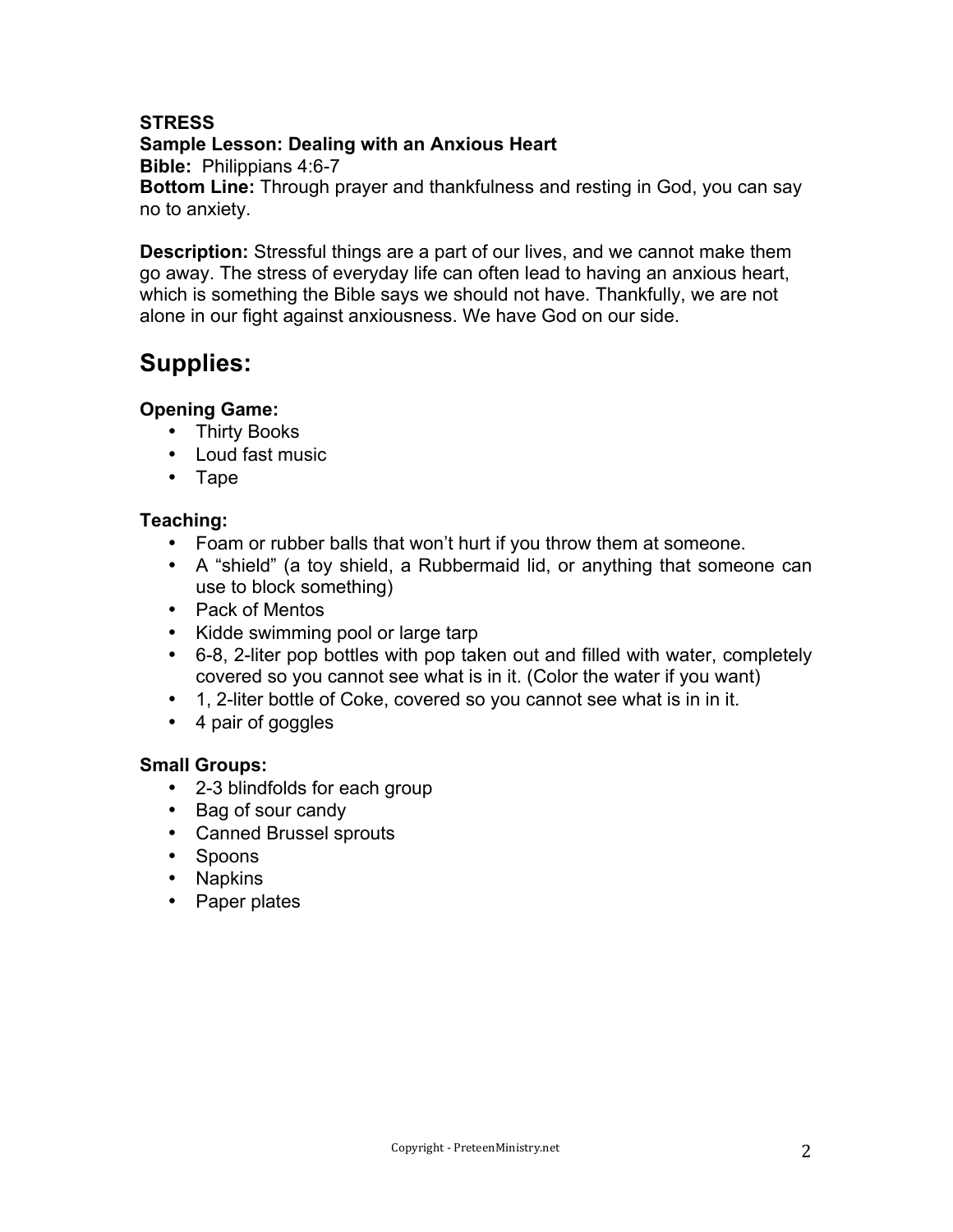# **Opening Game**

## **All Stacked Up**

Mark a "finish line" on the floor with tape. Split the group into two teams and have them line up on the opposite side of the room from the finish line. Have the loud fast music playing during the entire game to add to the chaos.

### **Directions:**

Have the first student from each team stand with their palms facing upwards, and stack two books on their hands. They have to make it to the finish line and back without dropping the books. Each time they come back, have someone add a book to their stack.

When their stack gets too heavy or wobbly, they can tag the next player to take one of their books. Then, the two students have to walk to the finish line together, and each one gets a new book added to their stack when they get back.

Every time someone's stack gets too heavy, they can tag the next player to take a book. All of the players on the team must walk and cross the finish line together. If anyone drops a book, all the players from that team who currently have books have to start over, carrying only one book each.

Continue this until one team is able to get fifteen books across the finish line and back.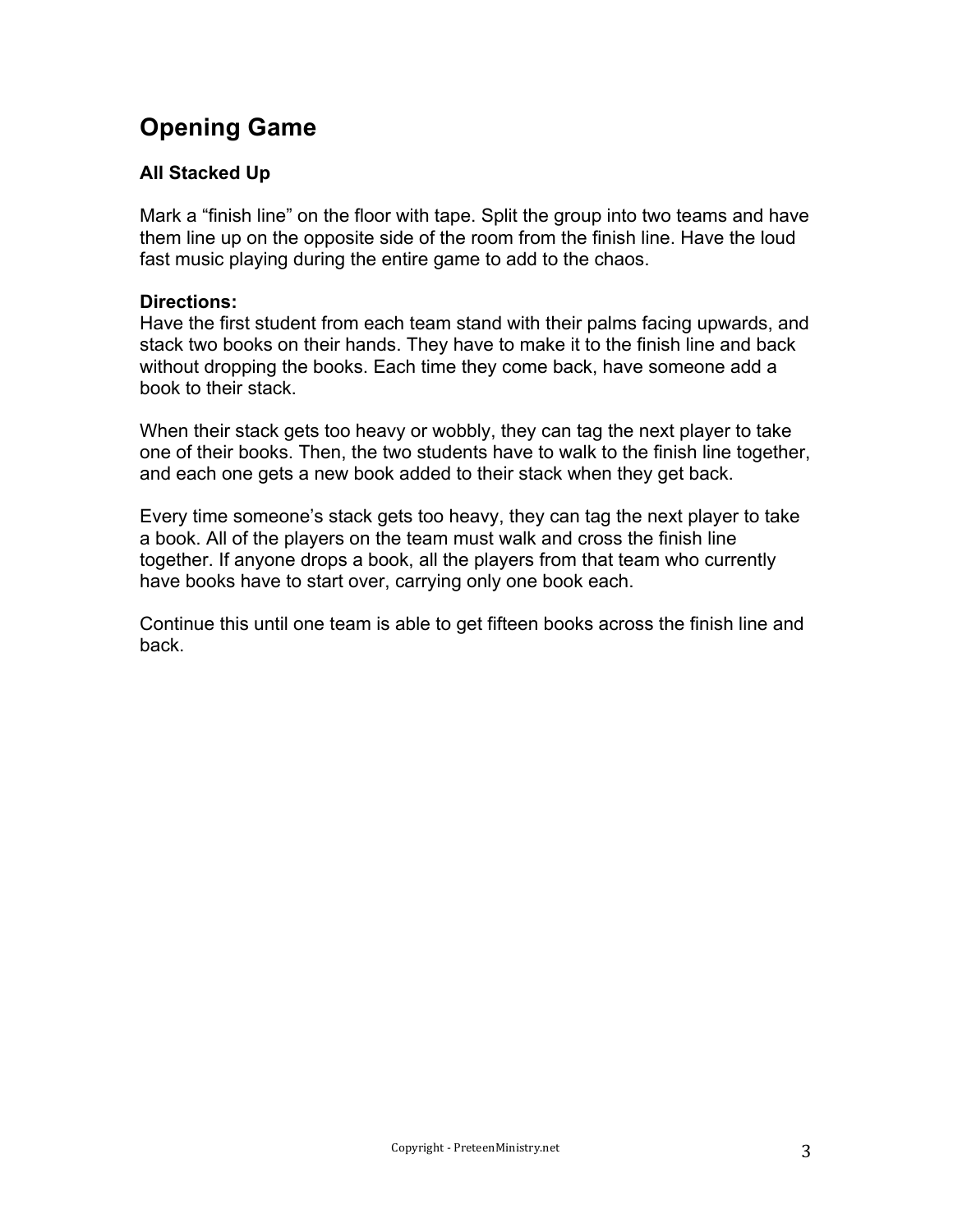# **Teach**

(Slide 1: Cover)

What are some things that make you feel stressed? Homework? Sports practice? Family? What else? *Allow preteens to yell out some answers.* 

There are a lot of things in your day-to-day life that are stressful. Being a preteen is stressful—you've got school and friends and family and hobbies and homework...it's a lot to handle!

It's not that those things are *bad* things. You have to go to school, right? It's not a bad thing; it's where you learn! Friendships aren't a bad thing, and neither are hobbies or sports. Just because they aren't bad, though, doesn't mean that they won't be cause life to be a little bit stressful.

Sometimes, the stress of life can be overwhelming. When that happens, it can lead to having an anxious heart. Lets look and see what the Bible says about that.

(Slide 2: Philippians 4:6-7)

**"Do not be anxious about anything, but in every situation, by prayer and petition, with thanksgiving, present your requests to God. And the peace of God, which transcends all understanding, will guard your hearts and your minds in Christ Jesus." - Philippians 4:6-7**

Well, we sure cleared that up really fast! What does the Bible say about being anxious? It says do not do it!

But you still have those stressful things in your life. How are you supposed to deal with those without being anxious?

(Slide 3: By Praying)

By praying! The verse says to pray *"in every situation."* That means even in the most stressful of times, you shouldn't be anxious. Instead of being anxious, you should pray. And not only should you just pray, but you should pray **"***with thanksgiving."*

*Lie out the tarp or kiddie pool before class starts and put all the 2-liter bottles in the pool; make sure you know which one is the coke.*

Invite 2-3 preteens to the front to play this game, give each of them a pair of goggles. Then put on the final pair yourself.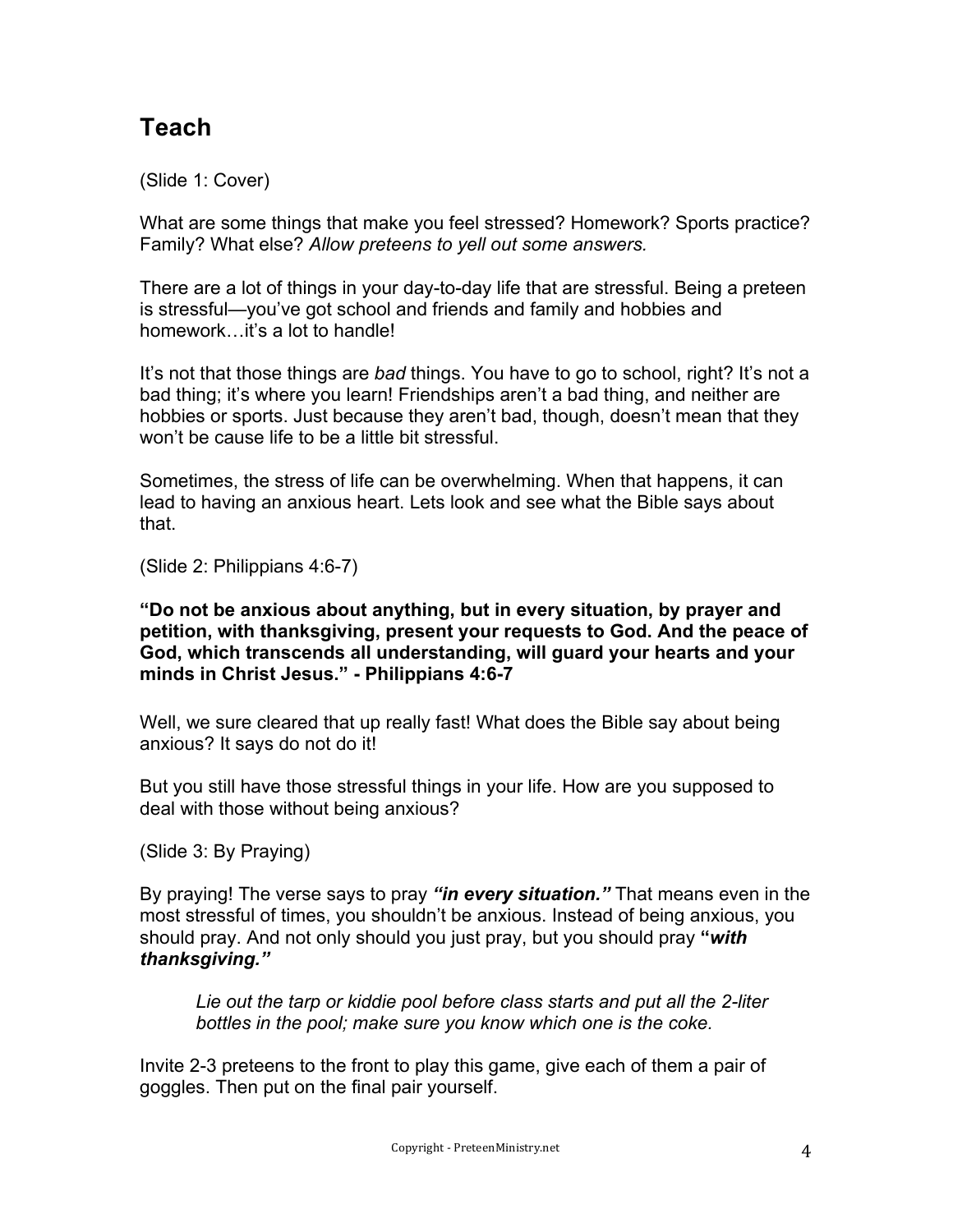Ask the preteens to tell you one bad thing that has happened this week, something that has made them anxious or stressed them out. Give a Mentos Candy to each of them when they come up with one thing.

### *Have everyone stand back and go to the one bottle of real Coke.*

Anxiety and stress are like this little piece of candy-they seem harmless and like they really can't hurt you, right? But when we continue to try and keep the stress in and hold it down and do nothing about it, it can grow. It can actually get so bad it feels like we are going to explode. Then we think we cannot take it any longer and BOOM.

### • **Drop your Mentos into your Coke bottle and let the crazyness happen.**

The things in your life that cause you anxiety and stress can cause a huge mess, just like this one little Mentos candy. We don't understand why it happens, just that we let it. God helps us see things that are truly important in our lives and those things make the stress seem so small and un-important.

Now I want each of you to choose a bottle of pop, but before you drop your Mentos in, ask God to take the stress or anxious feeling you are having away. Then when I count to three, drop your candy.

### *Everyone counts: One, Two, Three, Drop!*

WOW, nothing happened, did it? See, what is totally awesome is that God wants to guard us against the stressful things in our lives. When we focus on things that we are thankful for rather than the stressful things, nothing gets out of control.

When you look at it that way, don't the stressful things in life seem to grow smaller and smaller? It's hard to stay anxious when you're too busy being thankful! That is why we are supposed to be thankful in all things.

(Slide 4: *"The peace of God, which transcends all understanding, will guard your hearts and your minds in Christ Jesus.")*

The last part of that verse is my very favorite. It says that if you pray with thankfulness instead of being anxious, *"The peace of God, which transcends all understanding, will guard your hearts and your minds in Christ Jesus."*

When you look at everything in your life that you have to deal with—family and relationships and sickness and homework and working—you may not understand how in the world you are supposed to deal with all of that without becoming anxious. And that's okay—you don't have to understand! Why? Because the peace that you can have, *the peace of God*, transcends all understanding.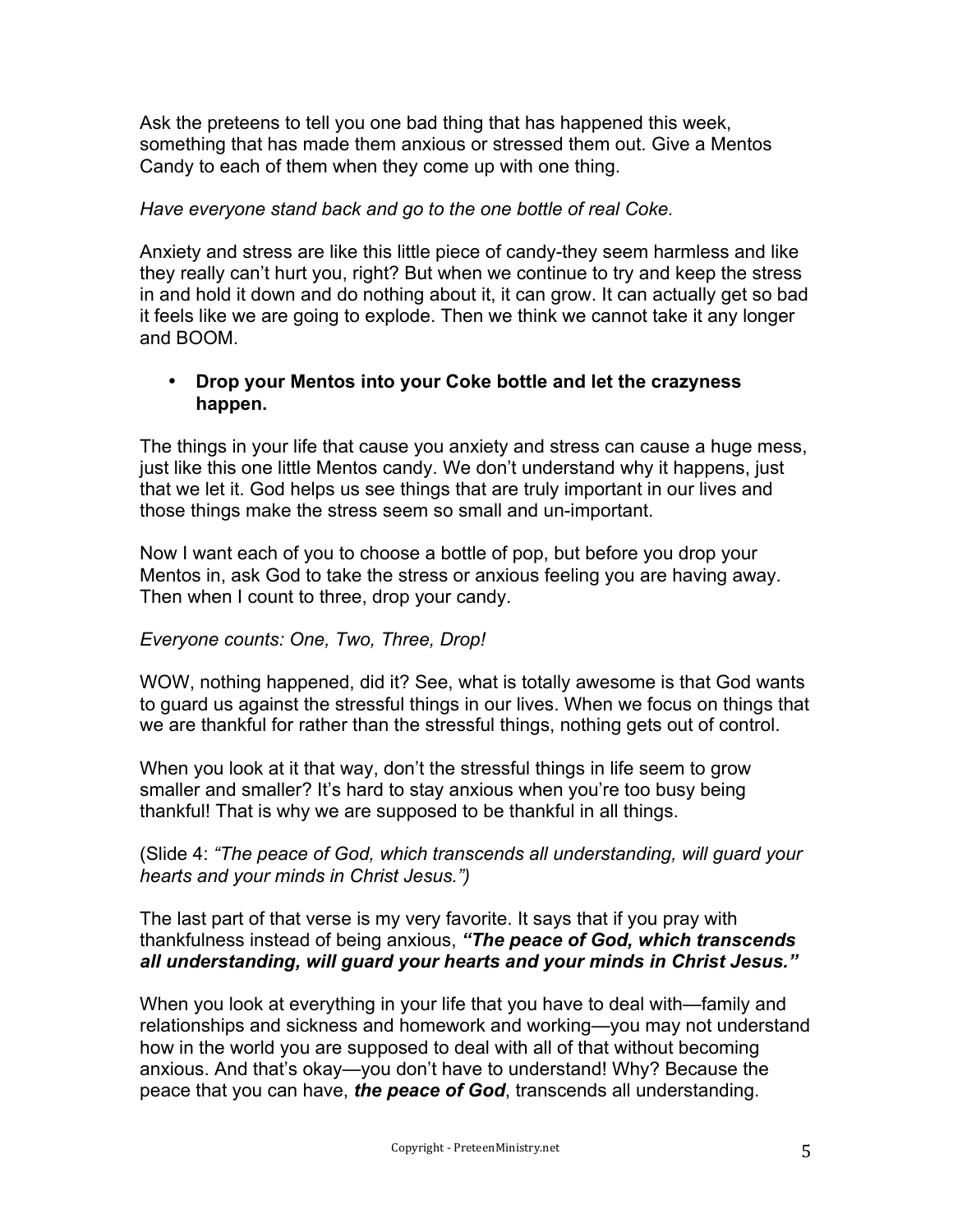I need a volunteer to come up here.

Okay, so we are going to pretend that these balls I have represent the stressful things in your life. They can represent school, group projects, chores, work…whatever it is in life that you find stressful.

*Throw a couple at the volunteer, but throw them softly and wait a few seconds in between throwing them.* 

They aren't necessarily bad things, but the more you have to deal with, the more stressful they can become.

*Throw several of the balls, faster this time.* 

And if you're all alone in dealing with this, it can become really overwhelming.

*Throw all of the balls at the volunteer, very quickly and harder than the first time.* 

Can I get another volunteer?

*Give the second volunteer the "shield" and have them stand in front of the first volunteer.* 

Your job is to guard *volunteer's name.* 

*Start throwing the balls again, but this time, aim for the shield and let the second volunteer deflect the balls.* 

Now, just because there is someone guarding you, does that mean these things went away? No! They're still very much here. You could see them and hear them, and you knew they were coming, but they didn't hit and attack you, because you had someone guarding you.

That's what the peace of Jesus will do for you. The stressful things in life aren't going to go away, but He will guard your heart and mind and help keep you from becoming overwhelmed and anxious.

Let's look at another example of what Jesus can do for you and the stress in your life.

(Slide 5: Matthew 11:28-30)

**"Come to me, all you who are weary and burdened, and I will give you rest. Take my yoke upon you and learn from me, for I am gentle and humble in heart, and you will find rest for your souls. For my yoke is easy and my burden is light." - Matthew 11:28-30**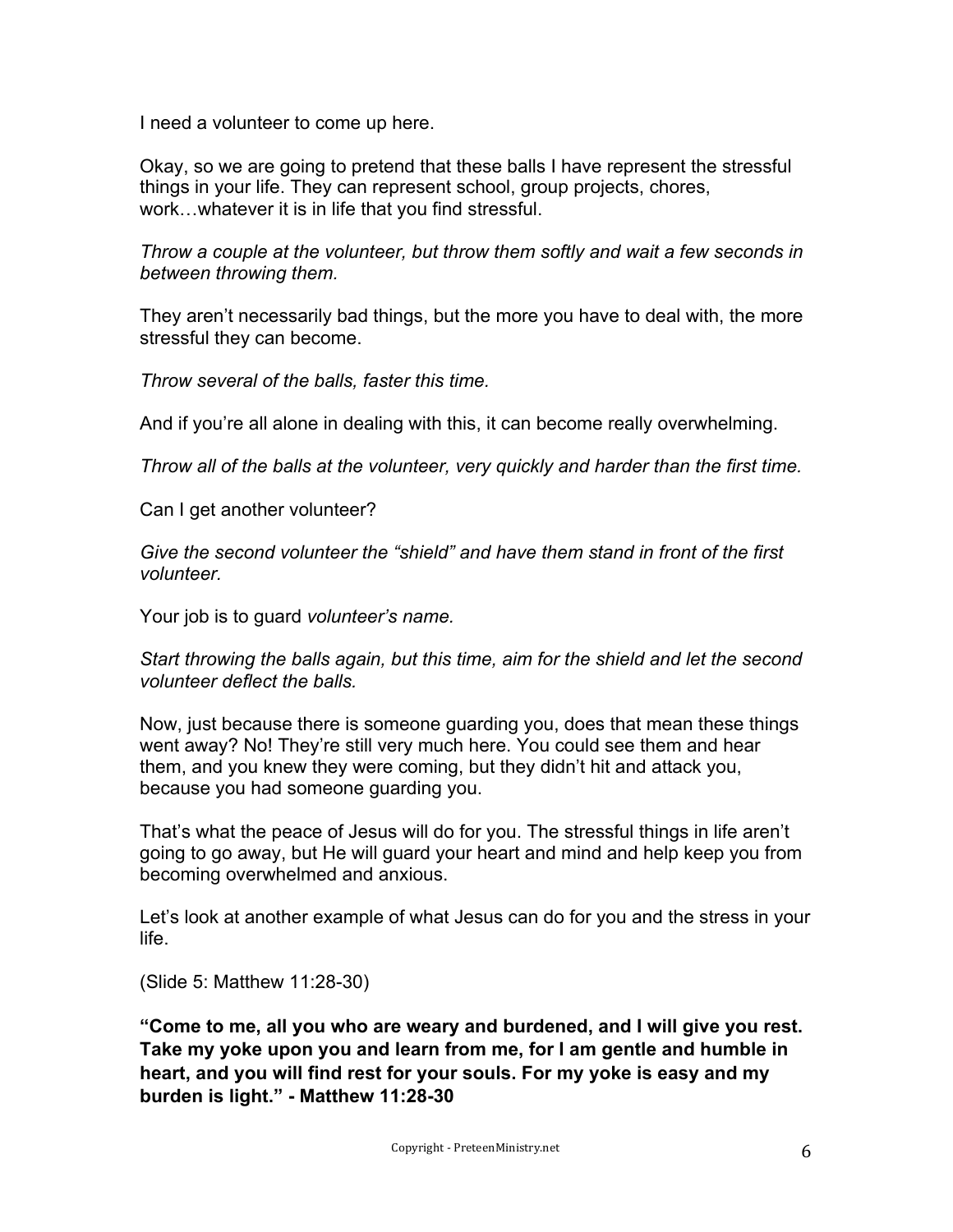Have you ever been so tired that you just couldn't imagine doing anything else? Do you remember how good it felt when you were finally able to just collapse into your bed after that? How refreshing it feels to just lay down in your own bed and go to sleep when you're so tired?

That's what Jesus does for us.

See, it can be hard to find rest in this life. Not physical rest, but emotional and spiritual rest. Rest for our souls.

Life is stressful. It's full of responsibilities that you have to take care of and choices that you have to make. And in the midst of all of that, our souls can get really, really tired and overwhelmed.

But Jesus is saying to come to Him, and we will find rest for our souls.

When you find yourself stressed and anxious, and you can't imagine being able to handle anything else, and you feel weary and burdened and you know you can't do it on your own, Jesus is there for you. He wants you to rest in Him and learn from Him. He wants to take your heavy burden and swap it out for His light one.

He wants to give your soul rest.

(Slide 6: Proverbs 12:25)

### **"Anxiety weighs down the heart, but a kind word cheers it up." -Proverbs 12:25**

- What are some examples of things that weigh you down and make you feel even more stressed?
- What are some things that cheer you up? Hearing from a friend? Going out for ice cream? Watching your favorite movie?

This verse is plain and simple, and if it's something you can learn, it will make your life a lot easier: Anxiety weighs down the heart.

No one wants to go through life with a heavy heart. Life is hard enough as it is! Why spend every day feeling sad and weighed down?

In the game we played, you guys had to carry fifteen books across the finish line. That's a lot of heavy books! But you didn't have to do it on your own, because you were able to work together and help each other.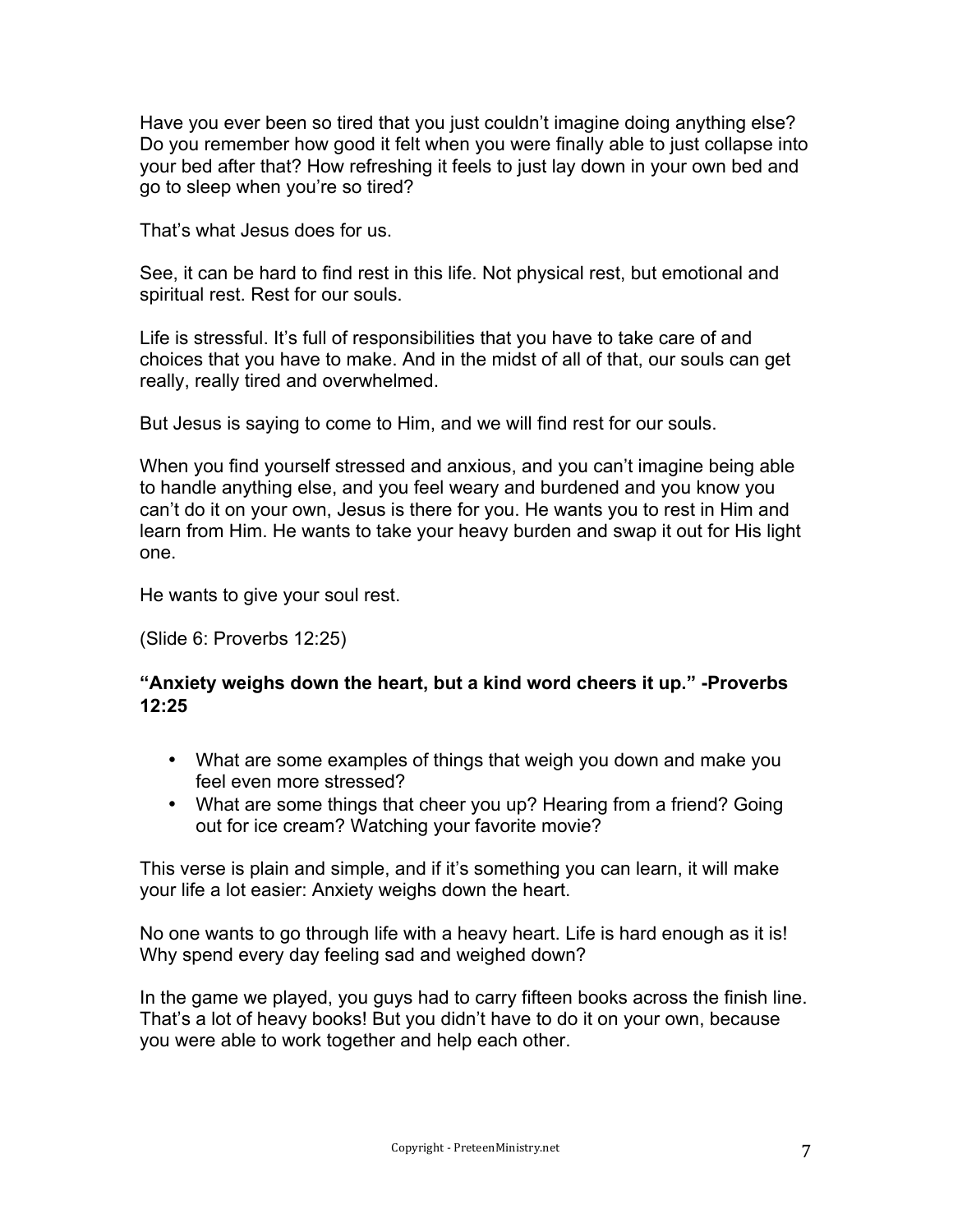Anxiousness is what happens when you try to carry the stress of life all alone. It weighs you down and leaves you feeling worried, anxious, and like you are carrying a very heavy burden.

Just like it would have been really hard—maybe even impossible—to stack fifteen books on your hands and carry them across the finish line all alone, it's way too hard to deal with the stress of life alone.

And just like it would have been silly for you to try to carry all of those books by yourself and ignored your teammates being able to help you, it doesn't make any sense to try to carry the stress of life all by yourself when God is right there, waiting for you to come to Him.

The good news is that you don't have to go through being weighed down, all alone. You can just say no to anxiety. Stressful things are going to happen, that's just a part of life. But you don't have to let that lead to having an anxious heart.

(Slide 7: Bottom Line)

So our bottom line this week is:

#### **Through prayer and thankfulness and resting in God, you can say no to anxiety.**

Then, in turn, you can say no to going through life with a heavy heart.

(Slide 8 – Cover)

(Break up into small groups)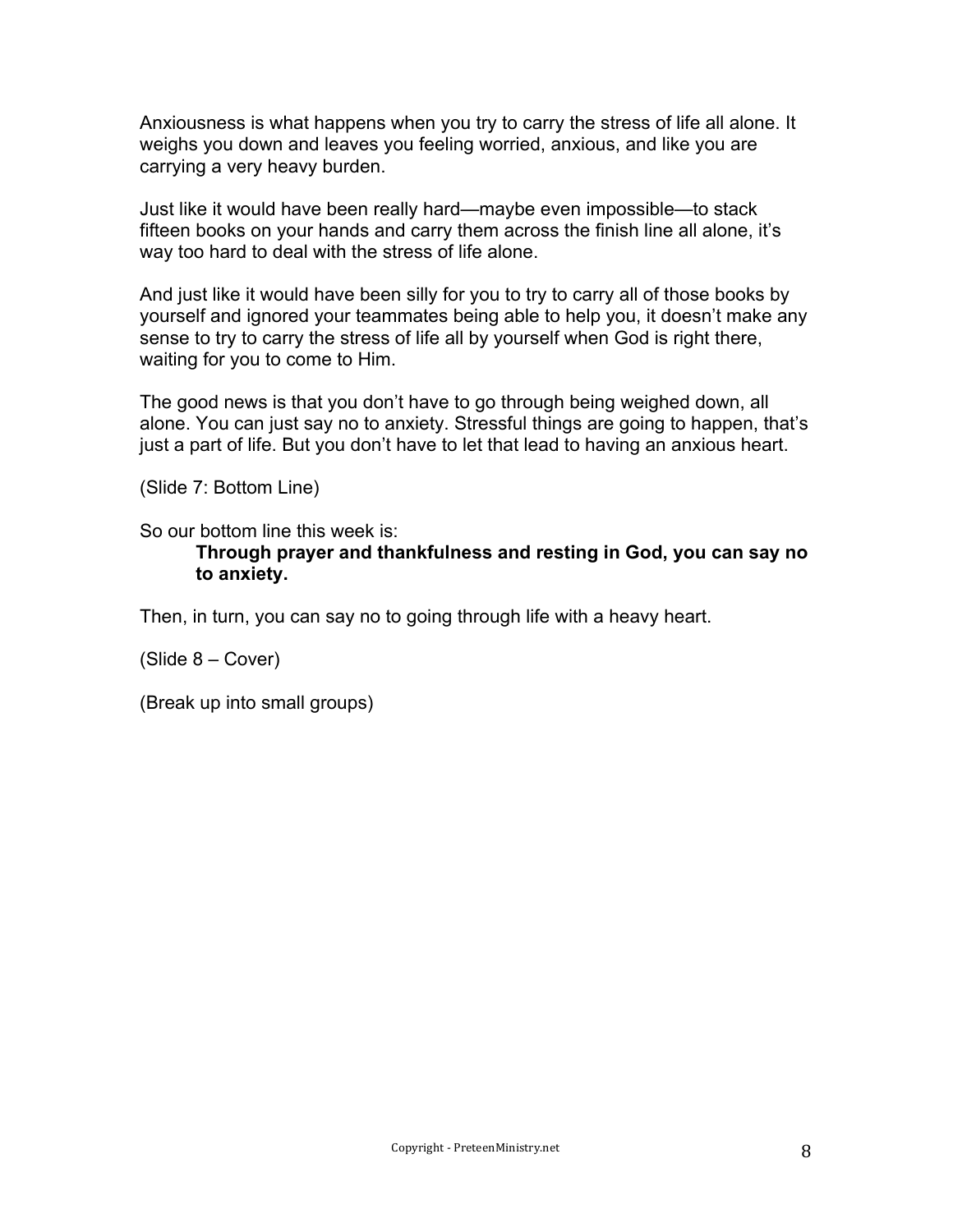## **Small Group**

*Bring out the covered plate of canned Brussel sprouts and sour candy, making sure the preteens do not see what is under the cover*.

I have a special treat here that I believe none of you can name for me just from the taste. I will need three volunteers to give this a try.

*Choose three volunteers and blindfold them and have them sit in chairs.*

*Once they are blindfolded, uncover the tray and show it to the rest of your small group.* 

*Tell them not to say what is on the tray. Have the rest of group pretend that it looks disgusting and gross.* 

Now I am going to ask each of you to smell the food first before I have your try it.

*Have them smell the canned Brussel Sprouts only.* 

*Tell them to hold on because you have to get a bigger piece to feed them. Do whatever you have to, to build the nervousness about eating what they just smelled. Then feed them a piece of sour candy.*

*Once everyone has had a piece of candy ask him or her to tell you what is was. After they all guess what they just ate, show them what they smelled and what they actually ate.*

Just like in this game, in life we cannot always know what is going to happen, only that something is. This is when we begin to get anxious and stress out about things. I bet most of you that were blindfolded got really nervous after you smelled the food. Let's break down this down a little more.

1. Would you say that you have an anxious heart? Why?

2. What are some things in your life that are stressful?

3. Do those things cause you to be anxious?

4. Do you think it is possible to deal with the stress of everyday life without being anxious?

5. Do you think that focusing on praying and being thankful will actually help you to not be anxious?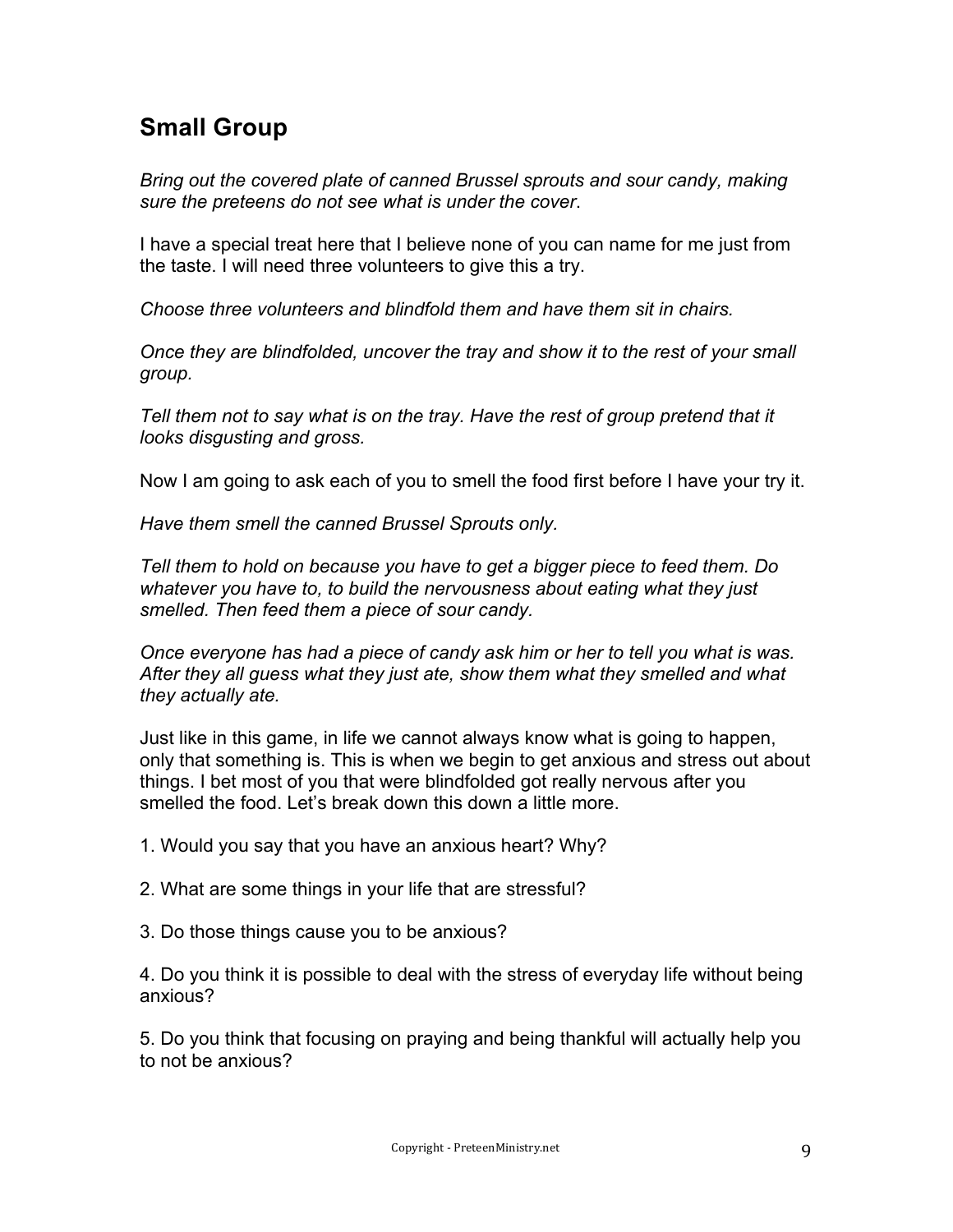6. Have you ever felt like the peace that Jesus gives was guarding your heart and mind?

7. Would you say that the things you are dealing with in your life right now are a heavy burden?

8. Do you believe that God wants you to have a lighter burden?

9. How are you going to work on not letting stress cause you to be anxious this week?